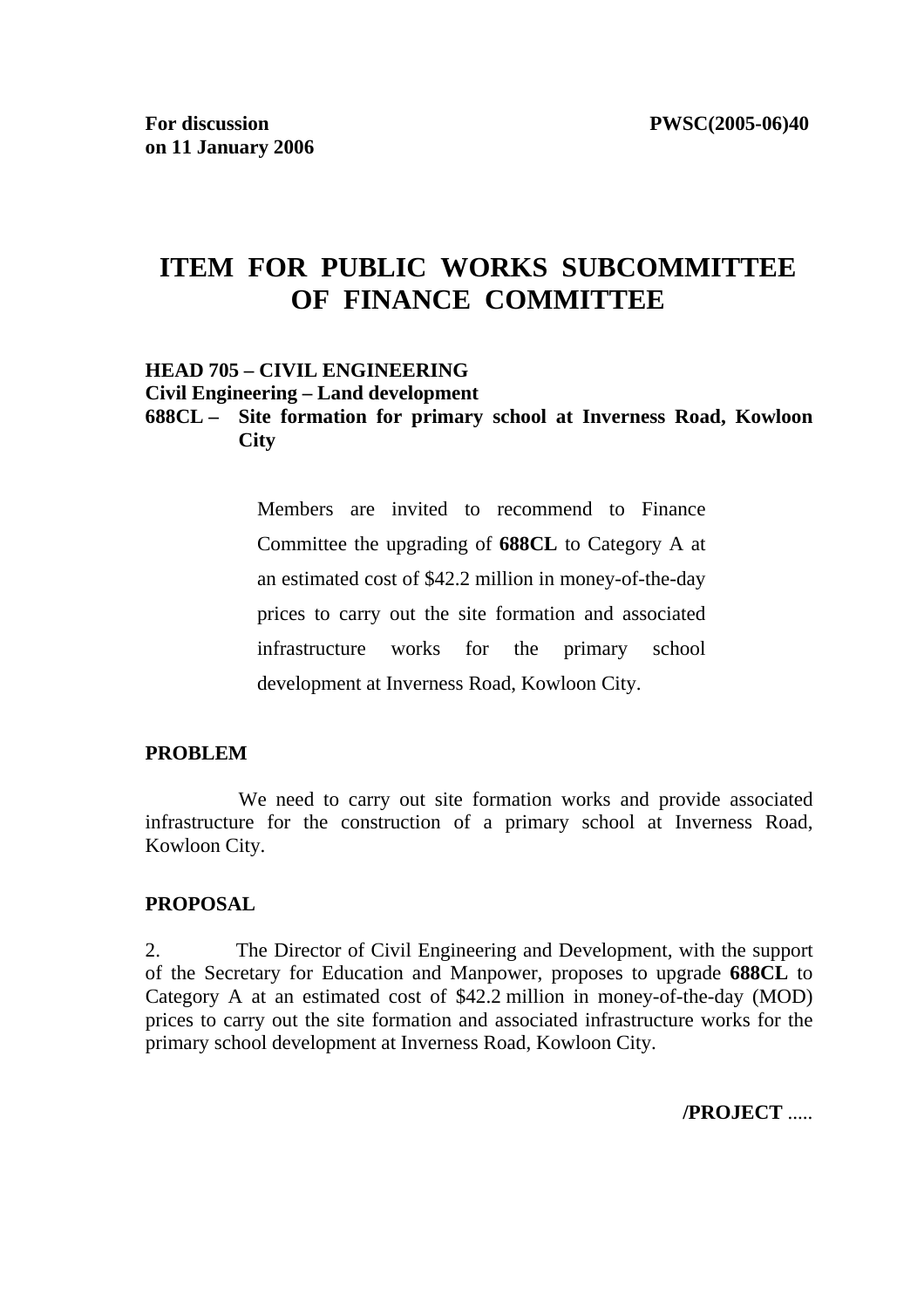## **PROJECT SCOPE AND NATURE**

- 3. The scope of **688CL** comprises
	- (a) formation of about 4 000 square metres of school platform, construction of retaining walls and associated slope and drainage works;
	- (b) landscaping works; and
	- (c) environmental mitigation measures.

The proposed works are shown on the plan at Enclosure 1.

4. Subject to the Finance Committee's funding approval, we plan to start the proposed works in June 2006 for completion by December 2007.

## **JUSTIFICATION**

5. It is Government's policy to implement whole-day primary schooling for virtually all students by the 2007/08 school year. Upon completion of the site formation works, we plan to construct a 24–classroom school premises for converting an existing bi-sessional primary school for whole-day operation. The primary school project is meant to provide new school premises for an existing bisessional school to switch to whole-day operation and as such the school development would not materially affect the existing supply of primary school places.

### **FINANCIAL IMPLICATIONS**

6. We estimate the capital cost of the project to be \$42.2 million in MOD prices (see paragraph 7 below), made up as follows –

|     |                                 | <b>\$million</b> |
|-----|---------------------------------|------------------|
| (a) | Site formation                  | 11.2             |
| (b) | Retaining walls and slope works | 25.0             |

 $/(c)$  .....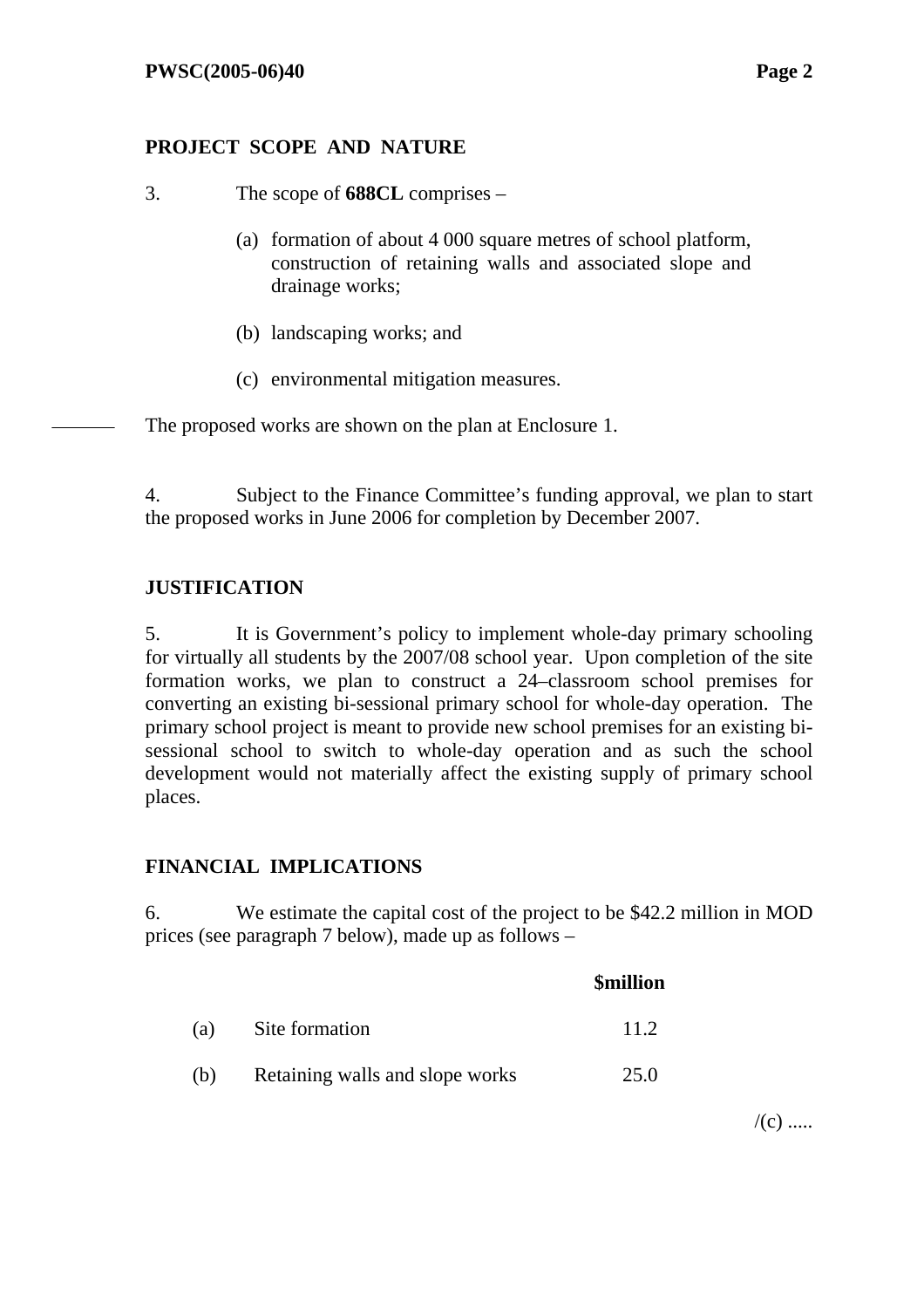|     |                                                                           | <b>\$million</b> |                               |
|-----|---------------------------------------------------------------------------|------------------|-------------------------------|
| (c) | Drainage works                                                            | 1.6              |                               |
| (d) | Landscaping works                                                         | 0.2              |                               |
| (e) | Environmental mitigation<br>measures for paragraphs $6(a)$ –<br>(d) above | 0.4              |                               |
| (f) | Contingencies                                                             | 3.8              |                               |
|     | Sub-total                                                                 | 42.2             | (in September<br>2005 prices) |
| (g) | Provision for price adjustment                                            | 0.0              |                               |
|     | Total                                                                     | 42.2             | (in MOD prices)               |
|     |                                                                           |                  |                               |

7. Subject to approval, we will phase the expenditure as follows–

| Year          | \$ million<br>(Sept 2005) | <b>Price</b><br>adjustment<br>factor | \$ million<br>(MOD) |
|---------------|---------------------------|--------------------------------------|---------------------|
| $2006 - 2007$ | 4.0                       | 1.00125                              | 4.0                 |
| $2007 - 2008$ | 28.0                      | 1.00125                              | 28.0                |
| $2008 - 2009$ | 9.7                       | 1.00125                              | 9.7                 |
| $2009 - 2010$ | 0.5                       | 1.00125                              | 0.5                 |
|               | 42.2                      |                                      | 42.2                |

8. We have derived the MOD estimates on the basis of the Government's latest forecast of trend rate of change in the prices for public sector building and construction output for the period from 2006 to 2010. We will tender the proposed works through a standard remeasurement contract because the quantities of the geotechnical and excavation works may vary depending on actual ground conditions. The contract will not provide for price adjustments as the contract period will not exceed 21 months.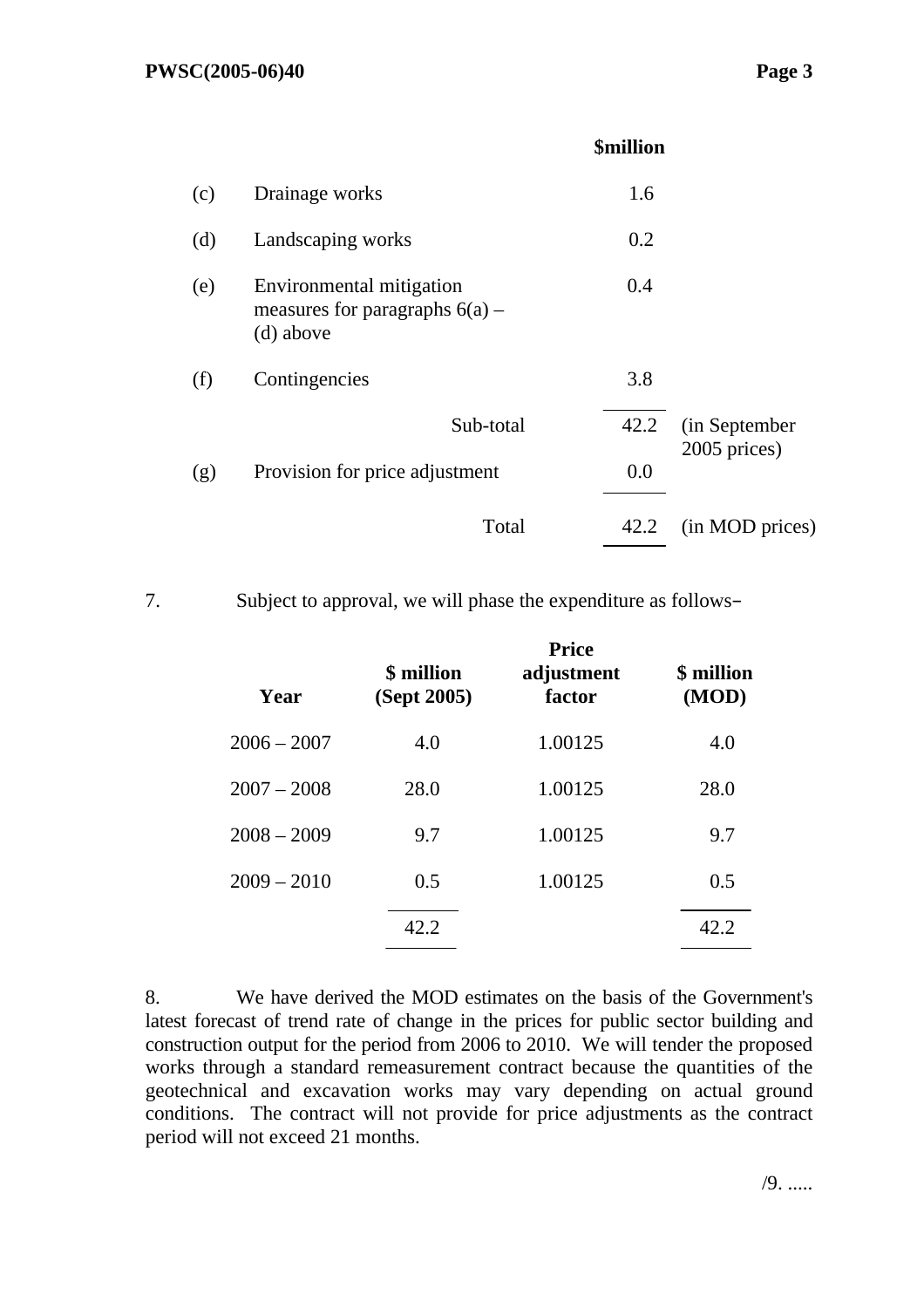9. The proposed site formation works have no recurrent financial implications.

# **PUBLIC CONSULTATION**

10. We consulted the Kowloon City District Council on 17 November 2005. Members of the Council supported the site formation works and associated infrastructure to serve the school development at Inverness Road for converting an existing bi-sessional primary school to whole-day operation.

11. At the Legislative Council Panel on Education on 24 October 2005, we briefed Members on our review of the School Building Programme. Members generally supported our recommendation to proceed with school projects, including the one covered in this submission, for converting existing bi-sessional primary schools to whole-day operation. We circulated to the Legislative Council Panel on Education an information paper on this site formation project on 12 December 2005. We have not received any adverse comments.

## **ENVIRONMENTAL IMPLICATIONS**

12. The project is not a designated project under the Environmental Impact Assessment Ordinance. We completed a Preliminary Environmental Review (PER) in July 2000 and carried out a further study on detailed land contamination assessment as recommended by the PER. The latter study recommended the implementation of remedial works for the project to remove the contaminated materials on site. The removal work was completed in 2003. The PER concluded that other potential environmental impacts of the project could be controlled to within the established standards and guidelines or to an acceptable degree with the implementation of the recommended mitigation measures and careful planning and implementation of construction activities.

13. At the planning and design stage, we have given due consideration in designing the level and layout of the proposed works, so as to minimise the generation of construction and demolition (C&D) materials as far as possible. In addition, we will require the contractor to reuse inert C&D materials such as excavated soil on site or in other suitable construction sites as far as possible, in order to minimise the disposal of C&D materials to public fill reception facilities. We will encourage the contractor to maximize the use of recycled or recyclable C&D materials, as well as the use of non-timber formwork to further minimize the generation of construction waste.

 $/14.$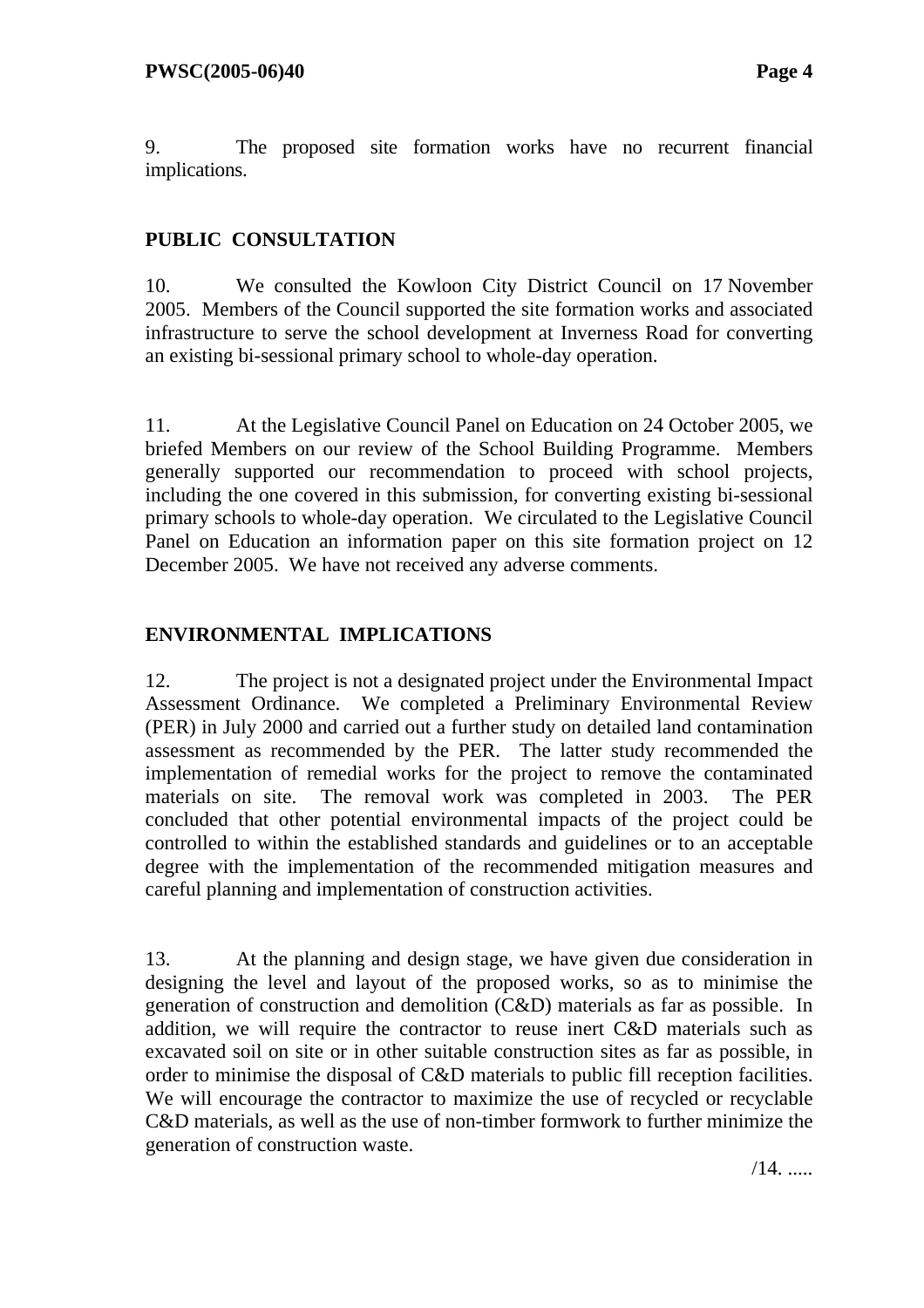14. We will also require the contractor to submit a waste management plan (WMP) for our approval. The WMP will include appropriate mitigation measures to avoid, reduce, reuse and recycle C&D materials. We will require the contractor to ensure that the day-to-day operations on site comply with the approved WMP. We will also control the disposal of public fill and C&D waste to public fill reception facilities<sup>1</sup> and landfills respectively through a trip-ticket system. We will require the contractor to separate public fill from C&D waste for disposal at appropriate facilities. We will also record the disposal, reuse and recycling of C&D materials for monitoring purposes.

15. We estimate that the project will generate about 32 400 tonnes of C&D materials. Of these, we will reuse about 6 300 tonnes (19%) on site, deliver about 24 300 tonnes (75%) as fill in public fill reception facilities for subsequent reuse. In addition, we will dispose of about 1 800 tonnes (6%) at landfills. The total cost for accommodating C&D materials at public fill reception facilities and landfill sites is estimated to be about \$900,000 for this project (based on an unit cost of \$27/tonne for disposal at public fill reception facilities and \$125/tonne<sup>2</sup> at landfills).

# **LAND ACQUISITION**

16. The proposed works do not require land acquisition.

# **BACKGROUND INFORMATION**

17. We upgraded **688CL** to Category B in September 2001.

 $/18$ . .....

\_\_\_\_\_\_\_\_\_\_\_\_\_\_\_\_\_\_\_\_\_\_\_\_\_\_\_\_\_\_\_\_\_\_\_\_\_\_\_\_\_\_\_\_\_\_\_\_\_\_\_\_\_\_\_\_\_\_\_\_\_\_\_\_\_\_\_\_\_\_\_\_\_\_\_\_\_\_\_\_\_\_\_\_\_

<sup>1</sup> Public fill reception facilities are specified in Schedule 4 of the Waste Disposal (Charges for Disposal of Construction Waste) Regulation. Disposal of public fill in public fill reception facilities requires a licence issued by the Director of Civil Engineering and Development.

 $\overline{2}$  This estimate has taken into account the cost of developing, operating and restoring the landfills after they are filled and the aftercare required. It does not include the land opportunity cost for existing landfill sites (which is estimated at  $\sinh^3$ ), nor the cost to provide new landfills (which is likely to be more expensive) when the existing ones are filled.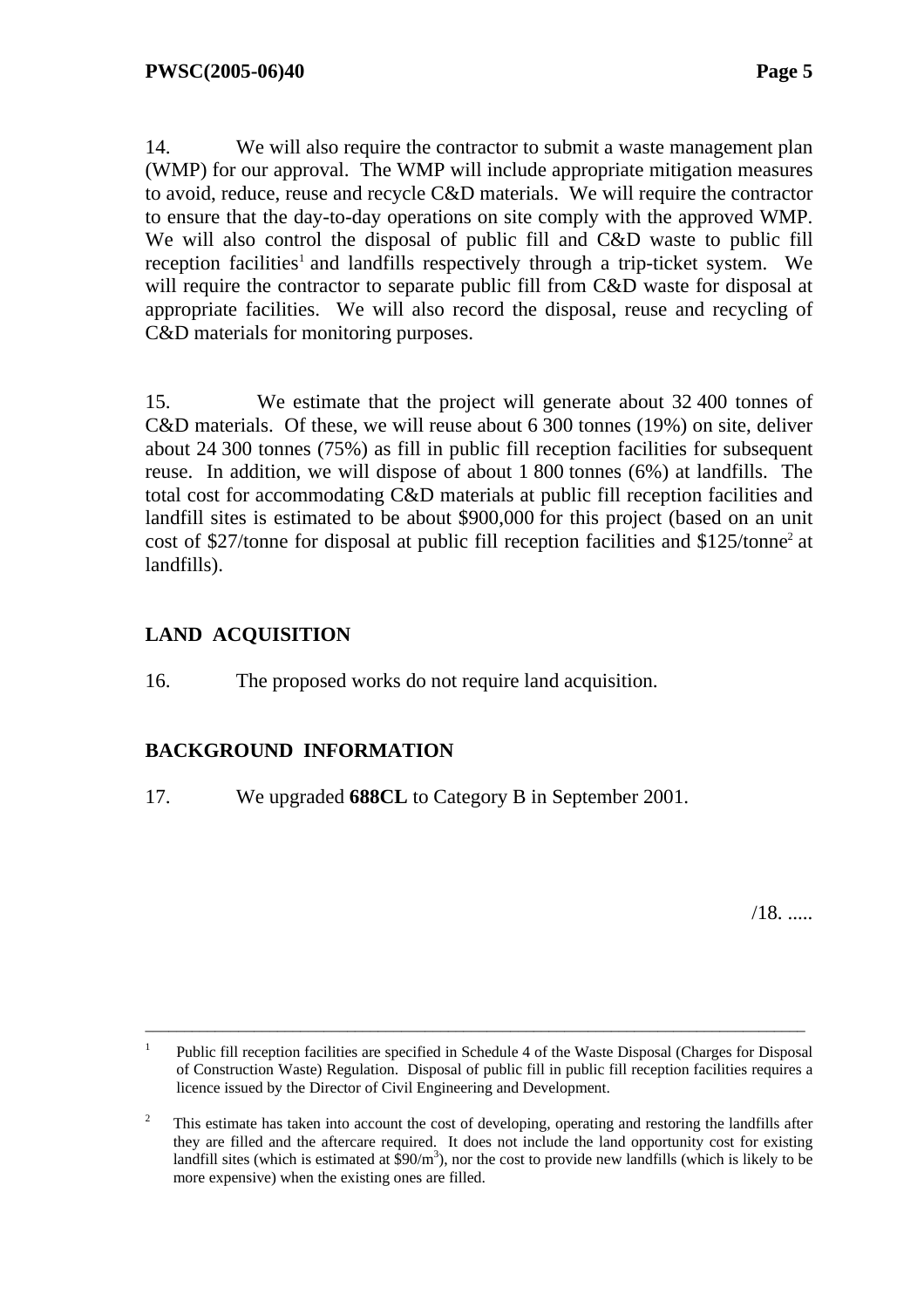18. We have engaged consultants to undertake the site investigation, land contamination assessment and detailed design for the proposed works at an estimated cost of \$1.4 million. We have charged the amount to block allocation **Subhead 5101CX** "Civil engineering works, studies and investigations for items in Category D of the Public Works Programme". We have completed the site investigation, land contamination assessment, detailed design and preparation of tender documents for the proposed works. The Housing Authority has removed the contaminated materials on site during the construction of Inverness Road Extension and the associated access road.

19. We plan to start the construction of the proposed whole-day primary school in early 2008 for completion in late 2009. Hence, we would need to start the site formation and associated infrastructure works in June 2006 for completion in December 2007. We will deploy in-house resources to supervise the proposed works.

20. The proposed works will involve the felling of 17 trees. All trees to be removed are not important trees<sup>3</sup>. We will incorporate planting proposals as part of the project, including estimated quantities of 28 trees.

21. We estimate that the proposed works will create about 75 jobs (65 for labourers and another 10 for professional/technical staff) providing a total employment of 970 man-months.

--------------------------------

Education and Manpower Bureau January 2006

3

\_\_\_\_\_\_\_\_\_\_\_\_\_\_\_\_\_\_\_\_\_\_\_\_\_\_\_\_\_\_\_\_\_\_\_\_\_\_\_\_\_\_\_\_\_\_\_\_\_\_\_\_\_\_\_\_\_\_\_\_\_\_\_\_\_\_\_\_\_\_\_\_\_\_\_\_\_\_\_\_\_\_\_\_\_ Important trees include trees on the Register of Old and Valuable Trees, and any other trees which meet one or more of the following criteria –

<sup>(</sup>a) trees over 100 years old;

<sup>(</sup>b) trees of cultural, historical or memorable significance;

<sup>(</sup>c) trees of precious or rare species;

<sup>(</sup>d) trees of outstanding form; or

<sup>(</sup>e) trees with trunk diameter exceeding 1 metre (measured at 1 metre above ground level).